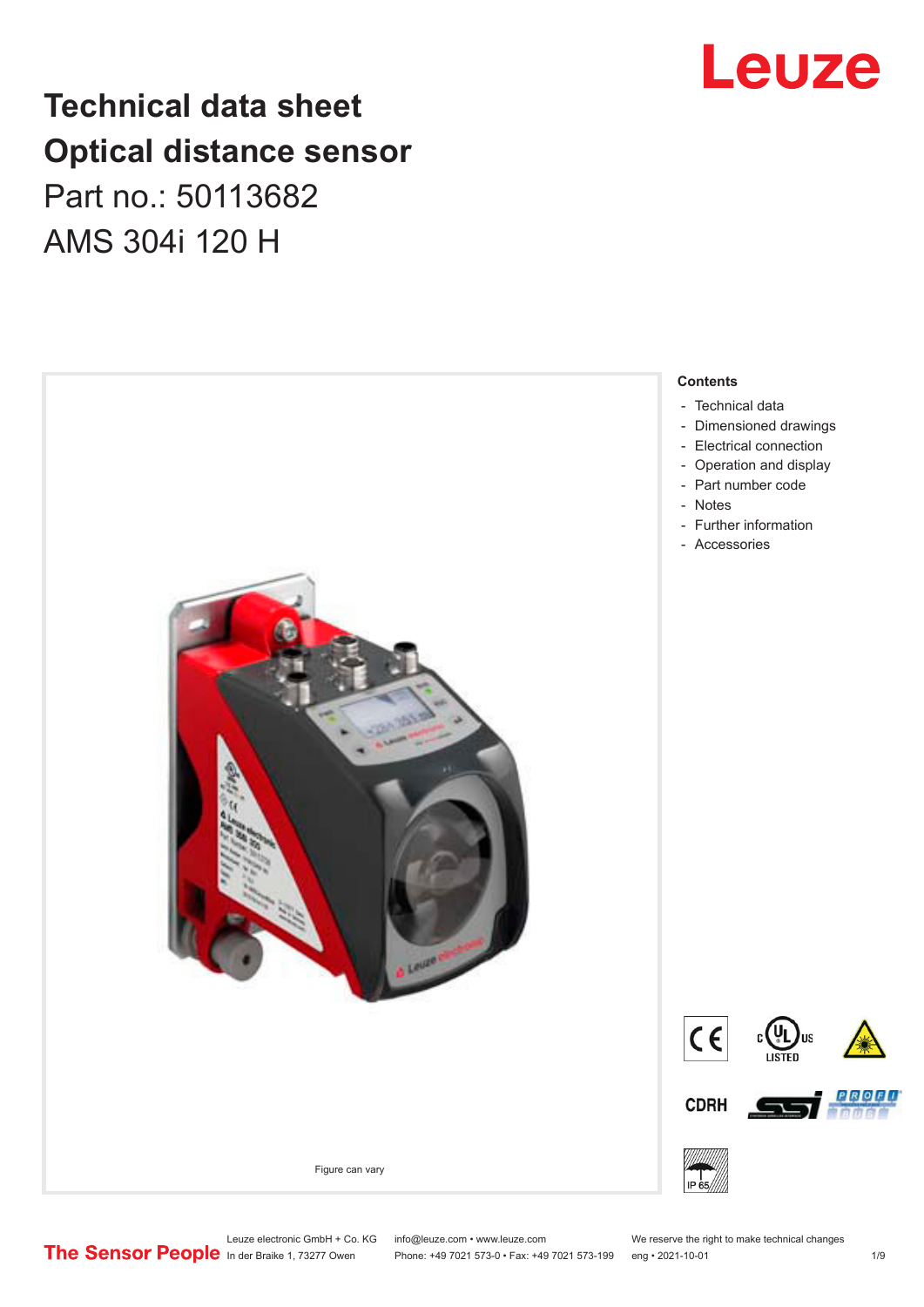## <span id="page-1-0"></span>**Technical data**

# Leuze

#### **Basic data**

| Series                                        | <b>AMS 300i</b>                                             |
|-----------------------------------------------|-------------------------------------------------------------|
| <b>Application</b>                            | Collision protection of cranes / gantry<br>cranes           |
|                                               | Positioning of electroplating plants                        |
|                                               | Positioning of high-bay storage devices                     |
|                                               | Positioning of skillet systems and side-<br>tracking skates |
| <b>Functions</b>                              |                                                             |
| <b>Functions</b>                              | Heating                                                     |
| <b>Characteristic parameters</b>              |                                                             |
| <b>MTTF</b>                                   | 31 years                                                    |
| <b>Optical data</b>                           |                                                             |
| <b>Light source</b>                           | Laser, Red                                                  |
| Laser class                                   | 2, IEC/EN 60825-1:2014                                      |
| <b>Measurement data</b>                       |                                                             |
| <b>Measurement range</b>                      | 200  120,000 mm                                             |
| <b>Accuracy</b>                               | $2 \, \text{mm}$                                            |
| Reproducibility (3 sigma)                     | $1.5$ mm                                                    |
| Max. traverse rate                            | $10 \text{ m/s}$                                            |
| <b>Electrical data</b>                        |                                                             |
| Performance data                              |                                                             |
| 18  30 V, DC<br>Supply voltage U <sub>B</sub> |                                                             |
| <b>Interface</b>                              |                                                             |
| Type                                          | PROFIBUS DP, SSI                                            |
| <b>PROFIBUS DP</b>                            |                                                             |
| <b>Transmission speed</b>                     | 0.0096  12 Mbit/s                                           |
|                                               |                                                             |
| SSI                                           | 50  800 kHz                                                 |
| <b>Clock frequency</b>                        |                                                             |
| <b>Connection</b>                             |                                                             |
| <b>Number of connections</b>                  | 5 Piece(s)                                                  |
| <b>Connection 1</b>                           |                                                             |
| <b>Function</b>                               | <b>BUS IN</b>                                               |
|                                               | Data interface                                              |
|                                               | PROFIBUS IN                                                 |
| Type of connection                            | Connector                                                   |
| <b>Designation on device</b>                  | <b>BUS IN</b>                                               |
| <b>Thread size</b>                            | M12                                                         |
| <b>Type</b>                                   | Male                                                        |
| No. of pins<br>Encoding                       | 5-pin<br>B-coded                                            |
|                                               |                                                             |

| <b>Connection 2</b>            |                           |
|--------------------------------|---------------------------|
| <b>Function</b>                | <b>BUS OUT</b>            |
|                                | Data interface            |
|                                | <b>PROFIBUS OUT</b>       |
| <b>Type of connection</b>      | Connector                 |
| <b>Designation on device</b>   | <b>BUS OUT</b>            |
| <b>Thread size</b>             | M12                       |
| <b>Type</b>                    | Female                    |
| No. of pins                    | 5-pin                     |
| Encoding                       | B-coded                   |
|                                |                           |
| <b>Connection 3</b>            |                           |
| <b>Function</b>                | PWR / SW IN / OUT         |
|                                | Voltage supply            |
| <b>Type of connection</b>      | Connector                 |
| <b>Designation on device</b>   | <b>PWR</b>                |
| <b>Thread size</b>             | M12                       |
| <b>Type</b>                    | Male                      |
| No. of pins                    | 5 -pin                    |
| Encoding                       | A-coded                   |
|                                |                           |
| <b>Connection 4</b>            |                           |
| <b>Function</b>                | Service interface         |
| <b>Type of connection</b>      | Connector                 |
| Designation on device          | <b>SERVICE</b>            |
| <b>Thread size</b>             | M12                       |
| <b>Type</b>                    | Female                    |
| No. of pins                    | 5-pin                     |
| Encoding                       | A-coded                   |
|                                |                           |
| <b>Connection 5</b>            |                           |
| <b>Function</b>                | Data interface            |
|                                | SSI                       |
| <b>Type of connection</b>      | Connector                 |
| <b>Designation on device</b>   | SSI                       |
| <b>Thread size</b>             | M <sub>12</sub>           |
| <b>Type</b>                    | Male                      |
| No. of pins                    | 5-pin                     |
| <b>Encoding</b>                | B-coded                   |
|                                |                           |
| Mechanical data                |                           |
| Design                         | Cubic                     |
| Dimension (W x H x L)          | 84 mm x 166.5 mm x 159 mm |
| <b>Housing material</b>        | Metal                     |
| Net weight                     | 2,450q                    |
| Type of fastening              | Through-hole mounting     |
|                                |                           |
| <b>Operation and display</b>   |                           |
| Type of display                | <b>LC Display</b>         |
|                                | LED                       |
| <b>Operational controls</b>    | Membrane keyboard         |
|                                |                           |
| <b>Environmental data</b>      |                           |
| Ambient temperature, operation | $-3050 °C$                |
|                                |                           |
| Ambient temperature, storage   | $-3070 °C$                |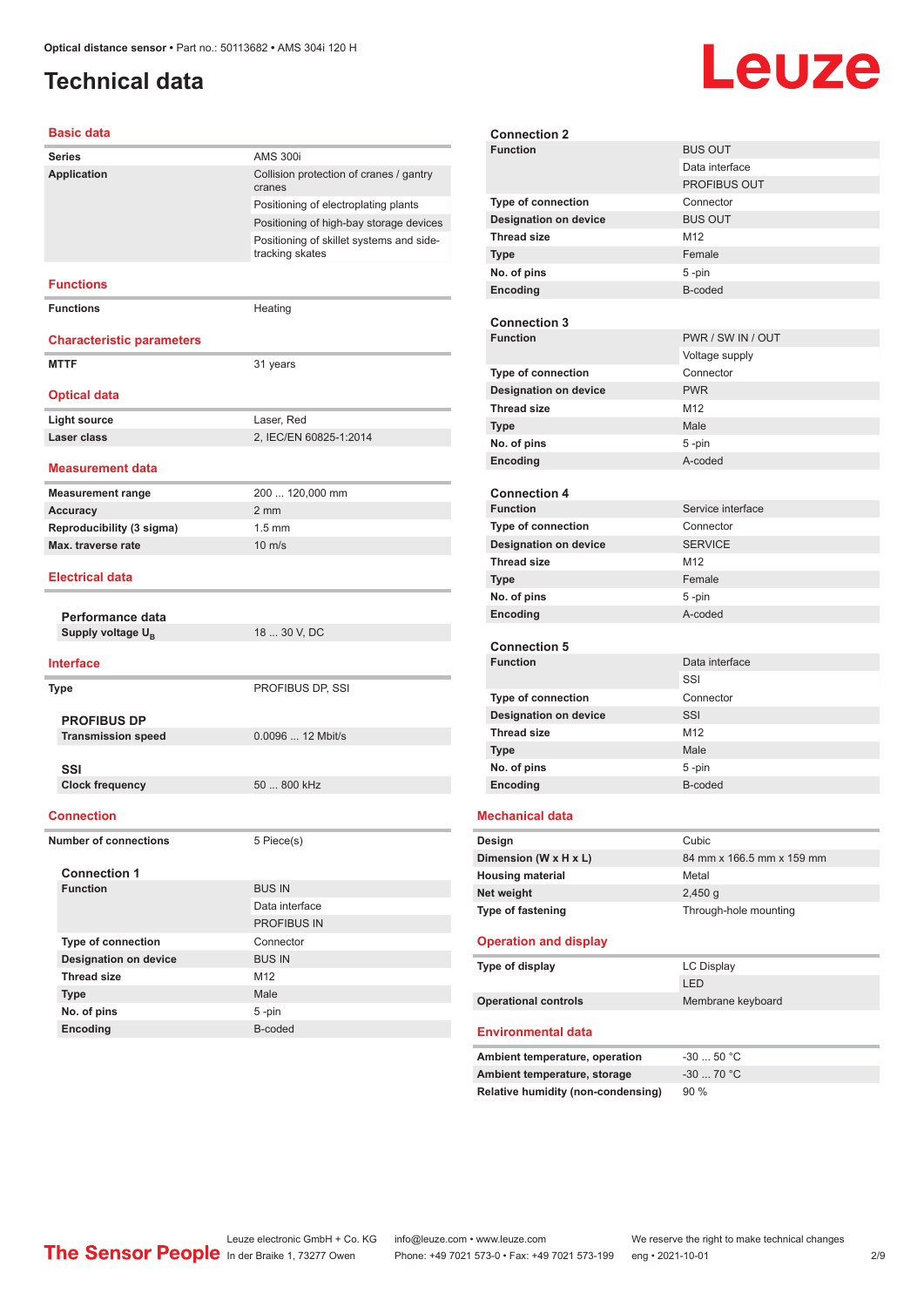## **Technical data**

## Leuze

#### **Certifications**

| Degree of protection    | IP 65   |
|-------------------------|---------|
| <b>Protection class</b> |         |
| <b>Certifications</b>   | c UL US |

#### **Classification**

| <b>Customs tariff number</b> | 90318020 |
|------------------------------|----------|
| eCl@ss 5.1.4                 | 27270801 |
| eCl@ss 8.0                   | 27270801 |
| eCl@ss 9.0                   | 27270801 |
| eCl@ss 10.0                  | 27270801 |
| eCl@ss 11.0                  | 27270801 |
| <b>ETIM 5.0</b>              | EC001825 |
| <b>ETIM 6.0</b>              | EC001825 |
| <b>ETIM 7.0</b>              | EC001825 |
|                              |          |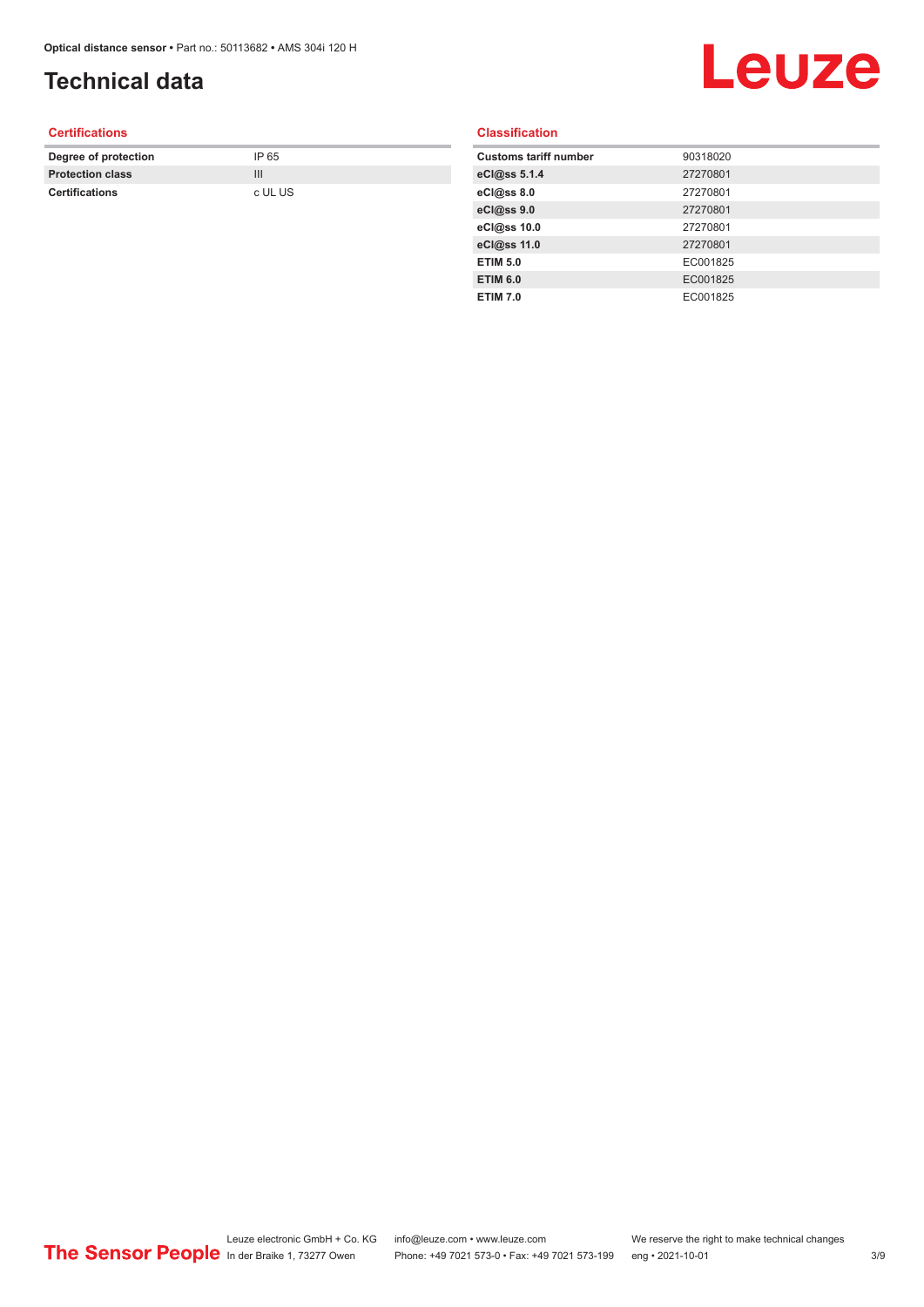## <span id="page-3-0"></span>**Dimensioned drawings**

All dimensions in millimeters



A M5 screw for alignment

C Optical axis

D Zero point of the distance to be measured

B Knurled nut with WAF 4 hexagon socket and M 5 nut for securing

## **Leuze**

Leuze electronic GmbH + Co. KG info@leuze.com • www.leuze.com We reserve the right to make technical changes<br>
The Sensor People in der Braike 1, 73277 Owen Phone: +49 7021 573-0 • Fax: +49 7021 573-199 eng • 2021-10-01

Phone: +49 7021 573-0 • Fax: +49 7021 573-199 eng • 2021-10-01 4/9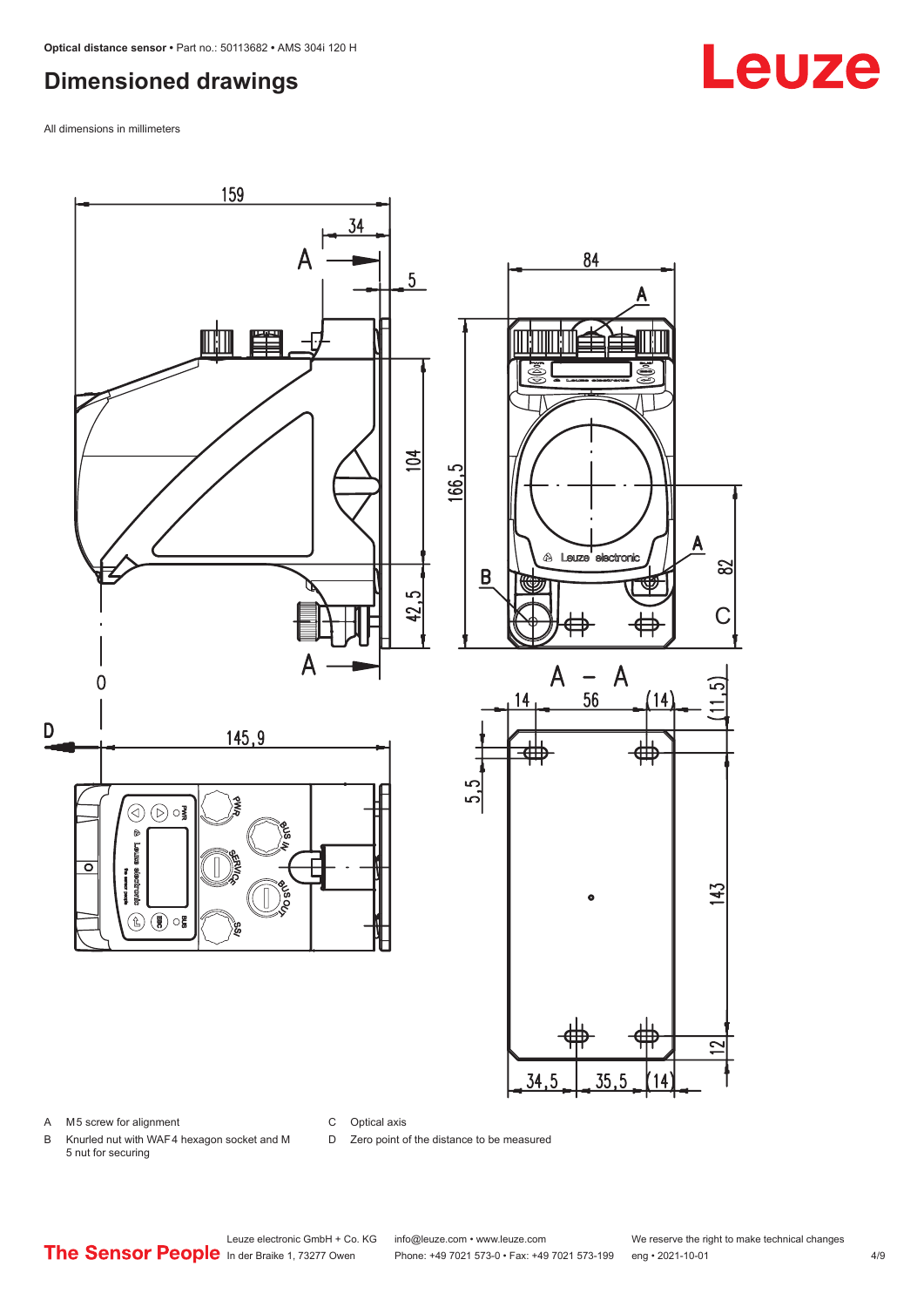## <span id="page-4-0"></span>**Electrical connection**

| <b>Connection 1</b>       | <b>BUS IN</b>  |
|---------------------------|----------------|
| <b>Function</b>           | <b>BUS IN</b>  |
|                           | Data interface |
|                           | PROFIBUS IN    |
| <b>Type of connection</b> | Connector      |
| <b>Thread size</b>        | M12            |
| <b>Type</b>               | Male           |
| <b>Material</b>           | Metal          |
| No. of pins               | $5$ -pin       |
| Encoding                  | B-coded        |

#### **Pin Pin assignment**

|          | <b>NC</b>    |  |  |  |
|----------|--------------|--|--|--|
| <u>?</u> | A(N)         |  |  |  |
| ໍາ<br>u  | <b>GND P</b> |  |  |  |
|          | B(P)         |  |  |  |
| 5        | Shield       |  |  |  |

#### **Connection 2**

| <b>Function</b>    | <b>BUS OUT</b>      |
|--------------------|---------------------|
|                    | Data interface      |
|                    | <b>PROFIBUS OUT</b> |
| Type of connection | Connector           |
| <b>Thread size</b> | M12                 |
| <b>Type</b>        | Female              |
| <b>Material</b>    | Metal               |
| No. of pins        | $5 - pin$           |
| Encoding           | B-coded             |
|                    |                     |

#### **Pin Pin assignment**

|                | VP           | ∽ |
|----------------|--------------|---|
| $\overline{2}$ | A(N)         |   |
| 3              | <b>GND P</b> |   |
| $\overline{4}$ | B(P)         |   |
| 5              | Shield       |   |

#### **Connection 3 PWR**

| <b>Function</b>    | PWR / SW IN / OUT |
|--------------------|-------------------|
|                    | Voltage supply    |
| Type of connection | Connector         |
| <b>Thread size</b> | M12               |
| <b>Type</b>        | Male              |
| <b>Material</b>    | Metal             |
| No. of pins        | $5$ -pin          |
| Encoding           | A-coded           |

#### **Pin Pin assignment**

|                        | <b>VIN</b>       |
|------------------------|------------------|
| <u>?</u>               | I/O <sub>1</sub> |
| 3                      | GND              |
| $\boldsymbol{\Lambda}$ | I/O2             |
| 5                      | FF.              |



4



<sub>또</sub>

1

5

2

4

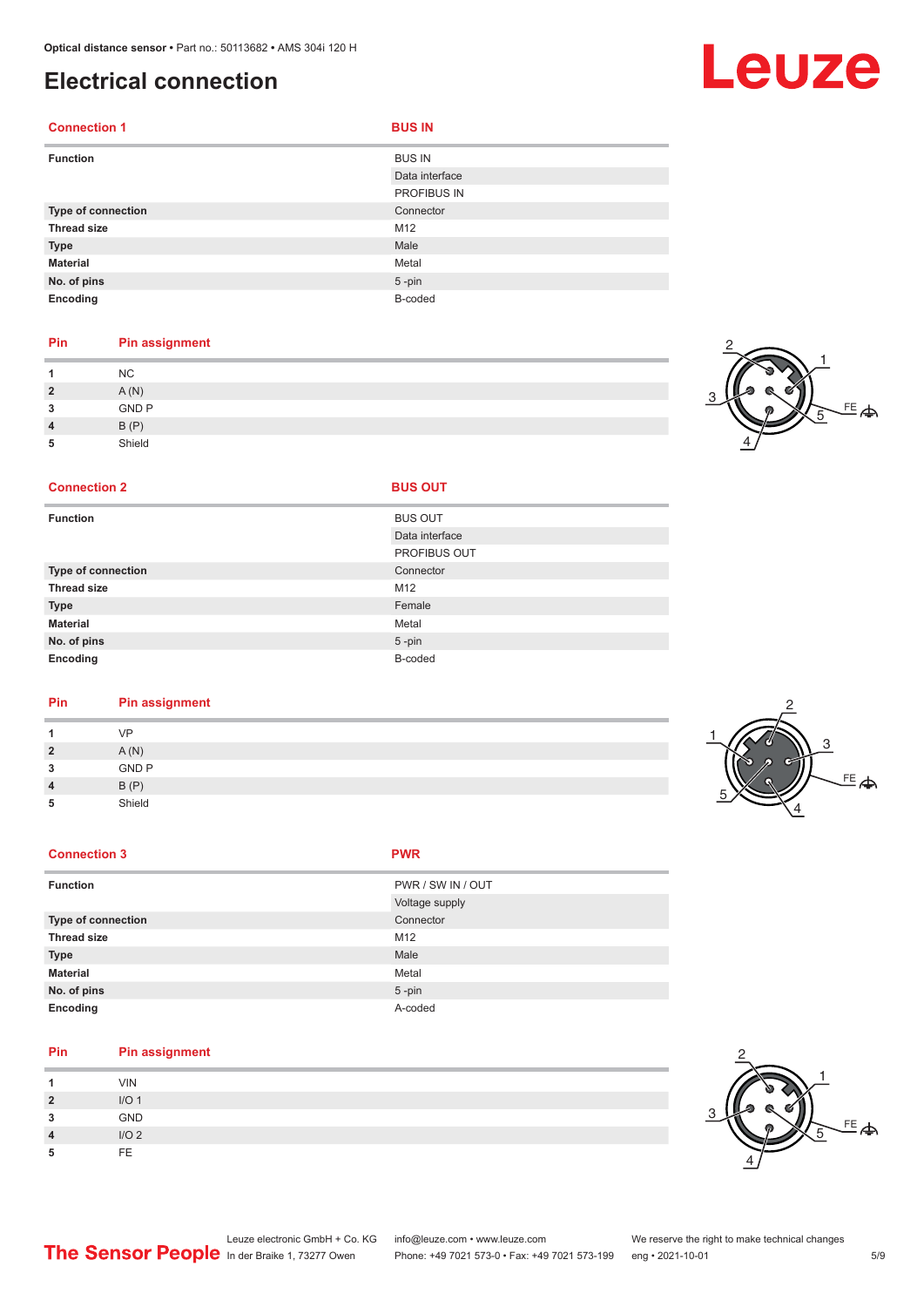## <span id="page-5-0"></span>**Electrical connection**

#### **Connection 4 SERVICE**

| <b>Function</b>    | Service interface |
|--------------------|-------------------|
| Type of connection | Connector         |
| <b>Thread size</b> | M12               |
| <b>Type</b>        | Female            |
| <b>Material</b>    | Metal             |
| No. of pins        | $5 - pin$         |
| Encoding           | A-coded           |

#### **Pin Pin assignment**

|                | n.c.             | 71 |
|----------------|------------------|----|
| $\overline{2}$ | <b>RS 232-TX</b> |    |
| 2<br>w         | <b>GND</b>       |    |
| $\overline{4}$ | <b>RS 232-RX</b> |    |
| 5              | n.c.             |    |



#### **Connection 5 SSI**

| <b>Function</b>    | Data interface |
|--------------------|----------------|
|                    | SSI            |
| Type of connection | Connector      |
| <b>Thread size</b> | M12            |
| <b>Type</b>        | Male           |
| <b>Material</b>    | Metal          |
| No. of pins        | $5$ -pin       |
| Encoding           | B-coded        |

#### **Pin Pin assignment**

| Pin | Pin assignment |        |
|-----|----------------|--------|
|     | DATA+          |        |
| ຳ   | DATA-          |        |
| -   | CLK+           | $\sim$ |
|     | CLK-           |        |
| 5   | FE             |        |

## **Operation and display**

| <b>LED</b>     |                         | <b>Display</b>           | <b>Meaning</b>                                                              |
|----------------|-------------------------|--------------------------|-----------------------------------------------------------------------------|
|                | <b>PWR</b>              | Off                      | No supply voltage                                                           |
|                |                         | Green, flashing          | Voltage connected / no measurement value output / initialization<br>running |
|                |                         | Green, continuous light  | Device OK, measurement value output                                         |
|                |                         | Red, flashing            | Device OK, warning set                                                      |
|                |                         | Red, continuous light    | No measurement value output                                                 |
|                |                         | Orange, continuous light | No data transmission                                                        |
| $\overline{2}$ | <b>BUS</b>              | Off                      | No supply voltage                                                           |
|                | Green, continuous light | Bus operation ok         |                                                                             |
|                | Green, flashing         | Device not on the bus    |                                                                             |
|                |                         | Red, flashing            | No data transmission                                                        |
|                | Red, continuous light   | Bus error                |                                                                             |





## Leuze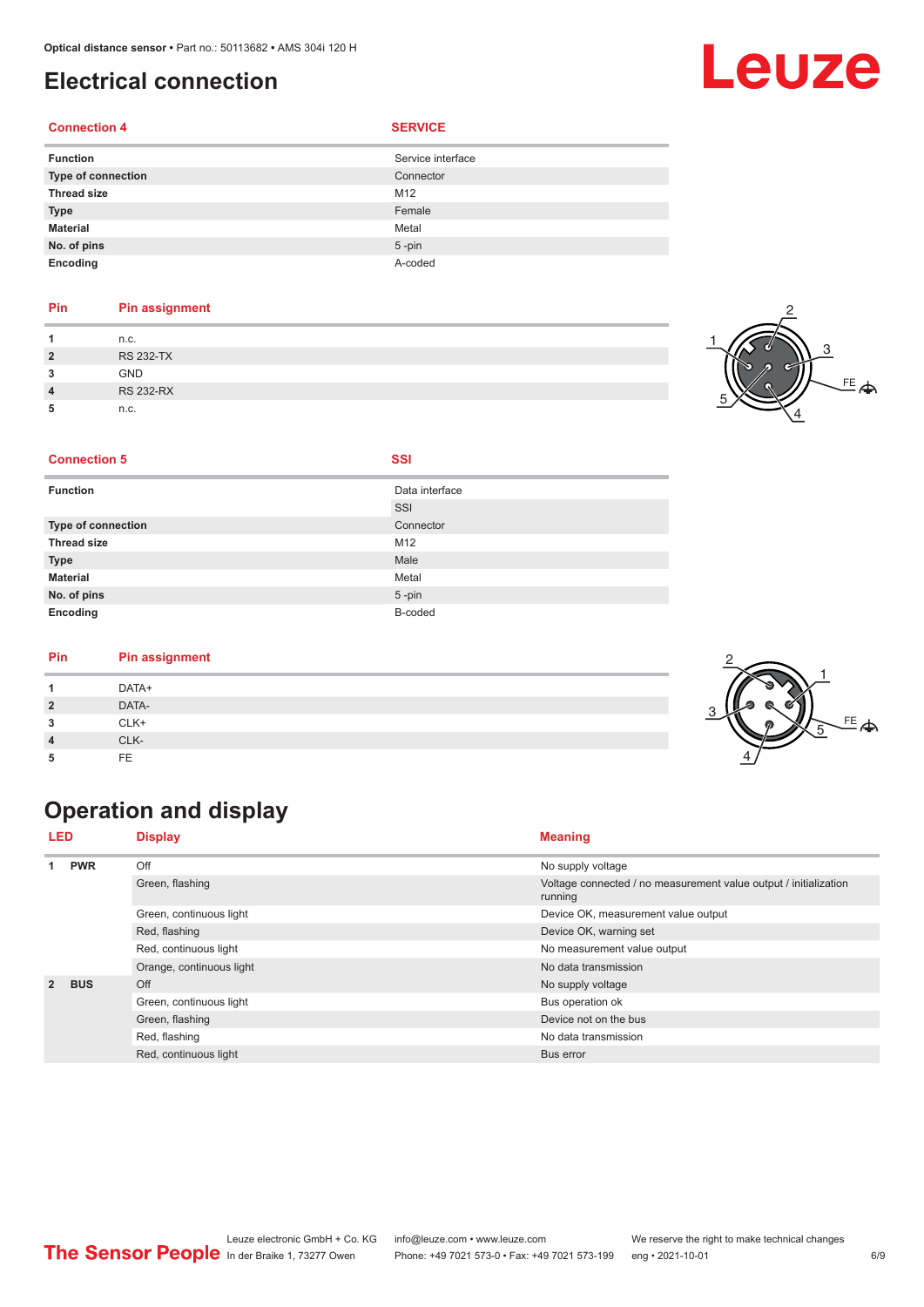## <span id="page-6-0"></span>**Part number code**

Part designation: **AMS 3XXi YYY Z AAA**



| <b>AMS</b> | <b>Operating principle</b><br>AMS: absolute measurement system                                                                                                                                                                                        |
|------------|-------------------------------------------------------------------------------------------------------------------------------------------------------------------------------------------------------------------------------------------------------|
| 3XXi       | Series/interface (integrated fieldbus technology)<br>300i: RS 422/RS 232<br>301i: RS 485<br>304i: PROFIBUS DP / SSI<br>308i: TCP/IP<br>335i: CANopen<br>338i: EtherCAT<br>348i: PROFINET RT<br>355i: DeviceNet<br>358i: EtherNet/IP<br>384i: Interbus |
| <b>YYY</b> | <b>Operating range</b><br>40: max. operating range in m<br>120: max. operating range in m<br>200: max. operating range in m<br>300: max. operating range in m                                                                                         |
| z          | <b>Special equipment</b><br>H: With heating                                                                                                                                                                                                           |
| AAA        | Interface<br>SSI: with SSI interface                                                                                                                                                                                                                  |

| <b>Note</b>                                                                                  |
|----------------------------------------------------------------------------------------------|
| % A list with all available device types can be found on the Leuze website at www.leuze.com. |

### **Notes**

| ¢            |
|--------------|
| Ğ,<br>$\phi$ |

#### **Observe intended use!**

 $\%$  This product is not a safety sensor and is not intended as personnel protection.

- $\%$  The product may only be put into operation by competent persons.
- $\%$  Only use the product in accordance with its intended use.

| <b>ATTENTION! LASER RADIATION - CLASS 2 LASER PRODUCT</b>                                                                                                                                                                                                           |
|---------------------------------------------------------------------------------------------------------------------------------------------------------------------------------------------------------------------------------------------------------------------|
| Do not stare into beam!<br>The device satisfies the requirements of IEC/EN 60825-1:2014 safety regulations for a product of laser class 2 as well as the U.S. 21 CFR 1040.10<br>requlations with deviations corresponding to Laser Notice No. 56 from May 08, 2019. |
| Never look directly into the laser beam or in the direction of reflected laser beams! If you look into the beam path over a longer time period, there is a risk<br>of injury to the retina.                                                                         |
| $\%$ Do not point the laser beam of the device at persons!                                                                                                                                                                                                          |
| $\%$ Interrupt the laser beam using a non-transparent, non-reflective object if the laser beam is accidentally directed towards a person.                                                                                                                           |
| $\%$ When mounting and aligning the device, avoid reflections of the laser beam off reflective surfaces!                                                                                                                                                            |
| © CAUTION! Use of controls or adjustments or performance of procedures other than specified herein may result in hazardous light exposure.                                                                                                                          |
| $\&$ Observe the applicable statutory and local laser protection regulations.                                                                                                                                                                                       |
| $\%$ The device must not be tampered with and must not be changed in any way.<br>There are no user-serviceable parts inside the device.<br>Repairs must only be performed by Leuze electronic GmbH + Co. KG.                                                        |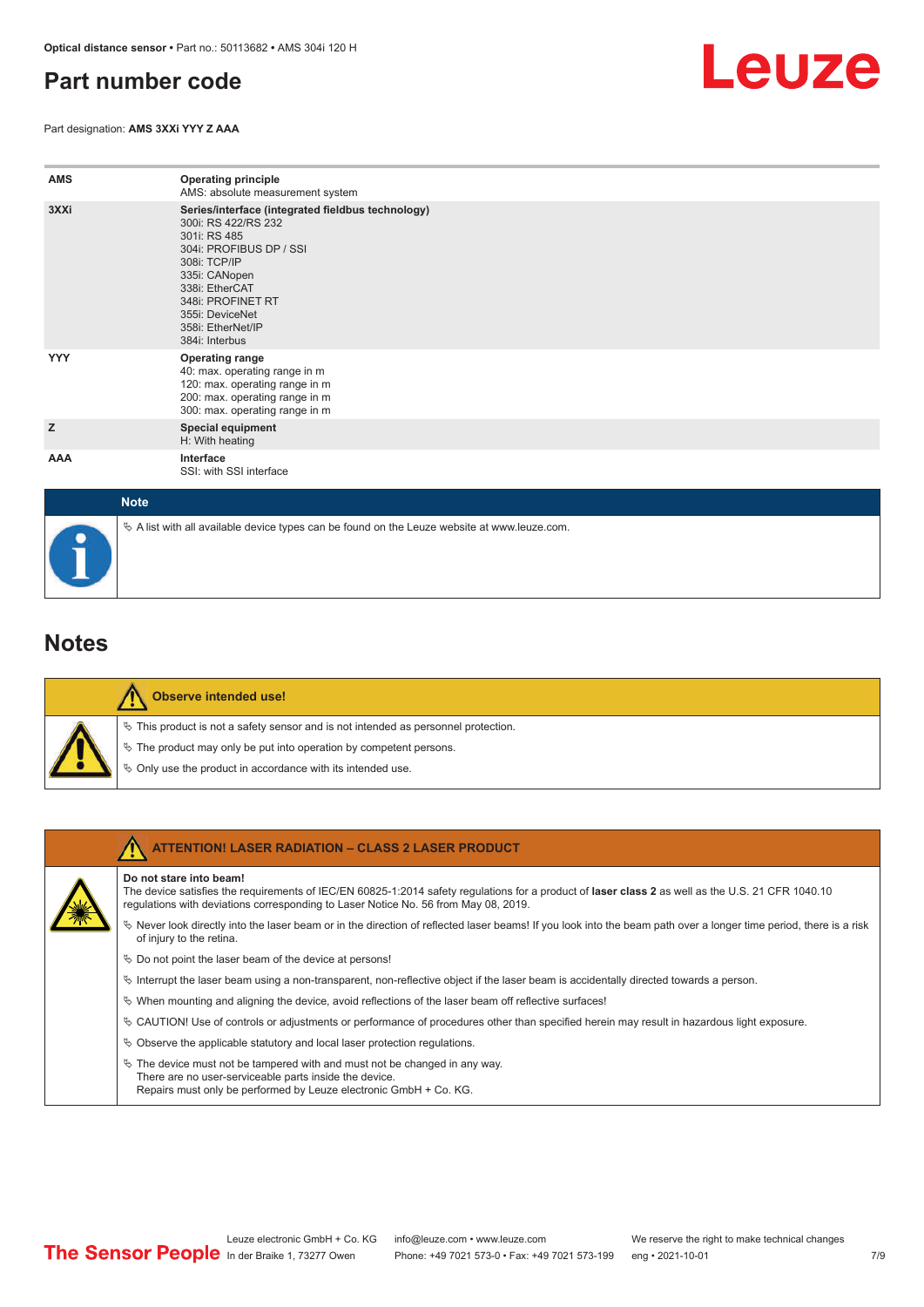### <span id="page-7-0"></span>**Notes**

# Leuze

![](_page_7_Picture_3.jpeg)

#### **Affix laser information and warning signs!**

Laser information and warning signs are affixed to the device. In addition, self-adhesive laser information and warning signs (stick-on labels) are supplied in several languages.

ª Affix the laser information sheet to the device in the language appropriate for the place of use. When using the device in the US, use the stick-on label with the "Complies with 21 CFR 1040.10" note.

ª Affix the laser information and warning signs near the device if no signs are attached to the device (e.g. because the device is too small) or if the attached laser information and warning signs are concealed due to the installation position.

 $\%$  Affix the laser information and warning signs so that they are legible without exposing the reader to the laser radiation of the device or other optical radiation.

### **Further information**

- For UL applications, use is only permitted in Class 2 circuits in accordance with the NEC (National Electric Code).
- Use as safety-related component within the safety function is possible, if the component combination is designed correspondingly by the machine manufacturer.

### **Accessories**

## Connection technology - Connection cables

|  |   | Part no. | <b>Designation</b>      | <b>Article</b>   | <b>Description</b>                                                                                                                                                                                     |
|--|---|----------|-------------------------|------------------|--------------------------------------------------------------------------------------------------------------------------------------------------------------------------------------------------------|
|  |   | 50104171 | KB SSI/IBS-5000-BA      | Connection cable | Suitable for interface: SSI, Interbus-S<br>Connection 1: Connector, M12, Axial, Female, B-coded, 5-pin<br>Connection 2: Open end<br>Shielded: Yes<br>Cable length: 5,000 mm<br>Sheathing material: PUR |
|  | W | 50135243 | KD PB-M12-4A-P3-<br>050 | Connection cable | Suitable for interface: PROFIBUS DP<br>Connection 1: Connector, M12, Axial, Female, B-coded, 4 -pin<br>Connection 2: Open end<br>Shielded: Yes<br>Cable length: 5,000 mm<br>Sheathing material: PUR    |
|  |   | 50132079 | KD U-M12-5A-V1-<br>050  | Connection cable | Connection 1: Connector, M12, Axial, Female, A-coded, 5-pin<br>Connection 2: Open end<br>Shielded: No<br>Cable length: 5,000 mm<br>Sheathing material: PVC                                             |
|  |   | 50135248 | KS PB-M12-4A-P3-<br>050 | Connection cable | Suitable for interface: PROFIBUS DP<br>Connection 1: Connector, M12, Axial, Male, B-coded, 4-pin<br>Connection 2: Open end<br>Shielded: Yes<br>Cable length: 5,000 mm<br>Sheathing material: PUR       |